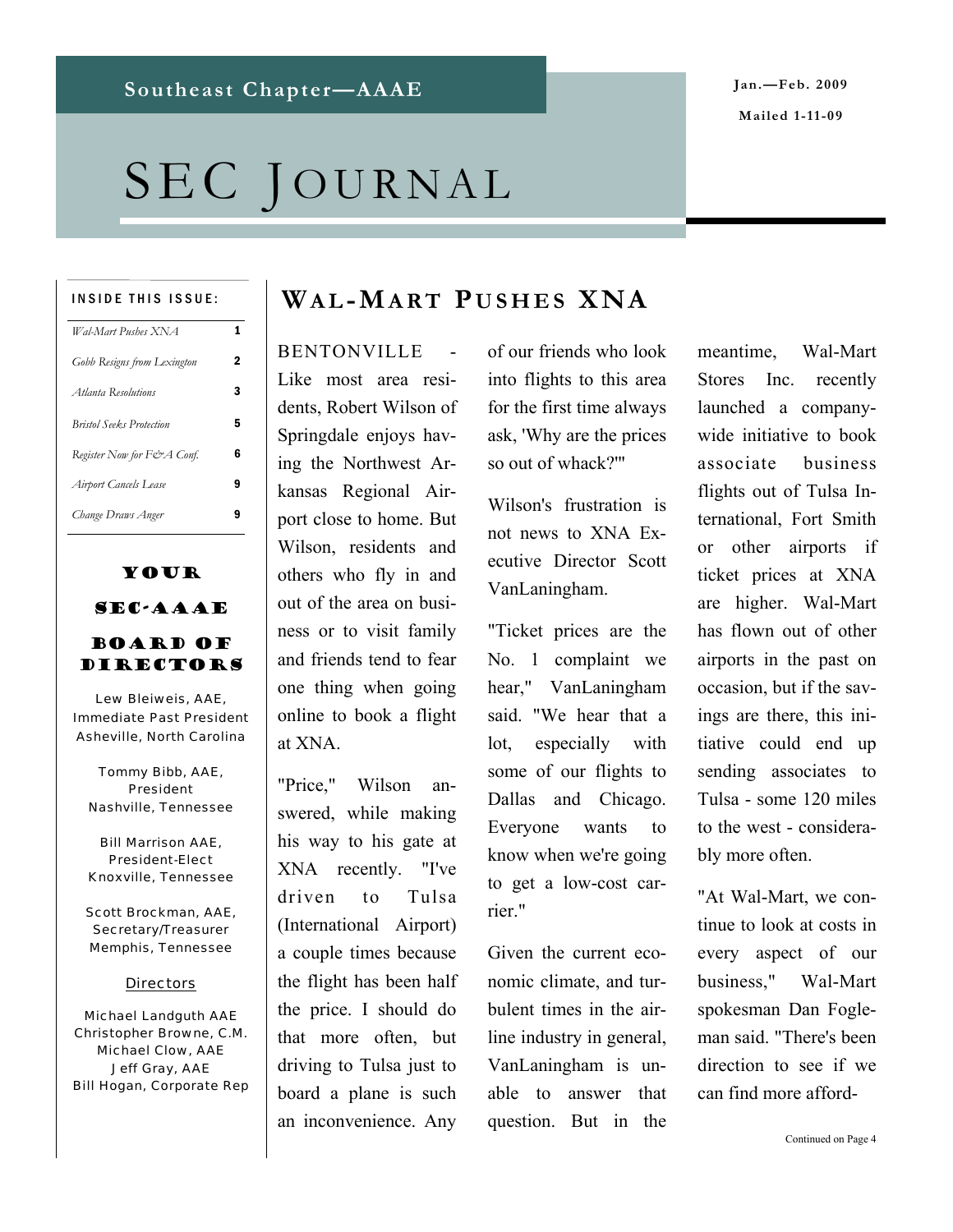# **GOBB RESIGNS FROM LEXINGTON, KY**

Michael Gobb, executive director of Blue Grass Airport resigned his position January 2. Gobb read a letter of resignation during a special meeting of the board that Friday morning. The resignation was effective immediately. The airport board had called a special meeting, saying in its agenda that it would entertain a motion for a closed session to discuss action "that might lead to the discipline or dismissal of an individual employee."

However, after Gobb resigned, airport board chairman Bernard Lovely said the closed session was no longer necessary.

He would not confirm that the meeting was called to discuss firing Gobb. However, "the events of the day made the closed session moot," he said.

The board suspended Gobb with pay last month after articles in the Herald-Leader showed that he had spent more than \$200,000 for travel, some to foreign cities, and other expenses in a span of a little more than two years.

The expenses are in addition to Gobb's salary of nearly \$220,000 a year, plus extensive benefits that include a car, gas and other perks.

A Herald-Leader survey of the travel and training expenses of top officials at airports with passenger counts similar to that of Blue Grass found that Gobb's expenses exceeded all of them.

Gobb had recently hired an attorney to represent him and to negotiate a severance agreement with the airport.

However, Lovely said Friday that Gobb was not offered a severance package and he did not expect there to be further discussion of one.

Lovely said he is currently taking a larger role in the day-to-day operations of the airport, which is being run by its current management team.

"I'm attending staff meetings that I really didn't attend before," he said.

The search for a new executive director will begin in the very near future, he said. The search will be conducted either by a search committee or by the board's internalaffairs committee.

The board will meet on Jan. 13 to discuss the logistics of that search.

The board also is hiring a consultant to review management and compensation policies at the airport.

Several board members had a con-

ference call on January 7 with Nick Davidson, an aviation specialist with Jacobs Consultancy. During that call, Davidson was told about the current situation at the airport, coverage by the media and the construction goals for the airport before the 2010 Alltech FEI World Equestrian Games in Lexington.

Davidson will meet with board members on January 13.

In his letter, Gobb praised airport colleagues and said he was proud of the work that he and others had done in his 10 years as airport director.

"This airport has been very successful over the last 10 years due to your efforts," board chairman Bernard Lovely said after Gobb finished reading the letter.

After the Herald-Leader stories ran, the Urban County Council approved a resolution from Vice Mayor Jim Gray to have state Auditor Crit Luallen examine the airport's finances. That audit is now under way.

Gobb, 46, came to Blue Grass Airport 10 years ago from Bradley International Airport in Hartford, Conn.

Continued on Page 7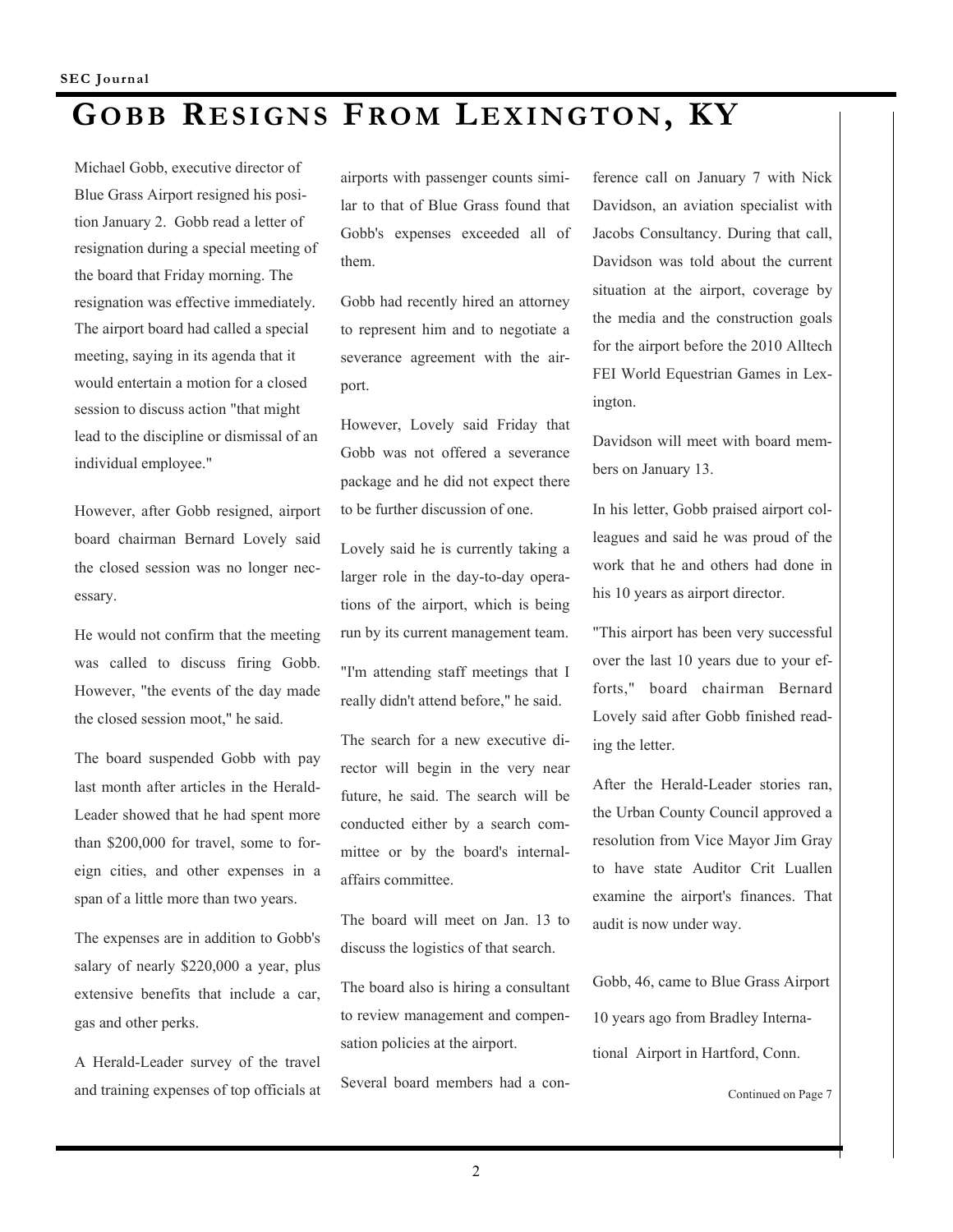### **ATLANTA AIRPORT S ETS NE W Y EAR' S R ESOLUTIONS**

Hartsfield-Jackson Atlanta International Airport officials have made their resolution for 2009 simple: be one of the world's best.

Officials at the world's busiest airport said late Tuesday that their goal is to become one of the world's best airports in the eyes of the millions of customers that pass through Hartsfield-Jackson each year.

"2009 will build on what we accomplished in 2008, bringing additional customer improvements and enhancements designed to make the Airport a more hassle-free and convenient place for travelers," airport General Manager Ben DeCosta said in a news release. "We aim to be one of the world's best airports and Hartsfield-Jackson will achieve that goal by exceeding our customers' expectations everyday in the New Year."

Hartsfield-Jackson officials have set 10 goals to meet their 2009 resolution. The goals are:

-Redesign the airport Web site (www.atlanta-airport.com) with new interactive features, graphics and photographs. The airport also wants to increase the site's functionality for instant information, parking availability, flight information and security waits. The site will also be upgraded with functionality in Spanish, German, French and Chinese.

-Having ample parking through its more than 30,000 on-site spaces.

-Improved security screening. The airport recently opened new security lanes, bring its total to 32. Airport officials say waits will be less than 10 minutes on average during non-peak times, and less than 20 minutes on average at peak periods.

-New shopping. More than 70 new stores will open between Jan. 1 and the summer as part of Hartsfield-Jackson's planned "retail renaissance." Names include Brooks Brothers, Sean John and Lacoste.

-New international destinations. Starting in the summer, Atlanta will have more access to Africa than any other U.S. airport. Overall, the city will boast 90 international destinations to 55 countries, including non-stop service to cities in Europe, Asia, Latin and South America and Australia.

-New art. The airport boasts about 250 pieces across its six concourses and will add a permanent collection on Concourse T from the Arrowmont School of Art and Craft in Tennessee.

-New entertainment will be offered at the airport, including the return of its holiday music series and a rotation of regular pianists in the atrium and on Concourse E.

-Improved sights in Hartsfield-Jackson's terminals, including its planters and landscaping on its 4,700-acre grounds.

-The Consolidated Rental Car Facility (CONRAC). CONRAC, which opens in November, will hold all airport rental car agencies and is connected to Hartsfield-Jackson via automated tram. CONRAC will reduce traffic congestion and link the airport to two new hotels under construction at the **Georgia International Convention Center**.

-Recycling. The airport will implement in early 2009 a comprehensive recycling program that ultimately will reduce the airport's landfill load by 70 percent. The airport said it will become Atlanta's largest recycler.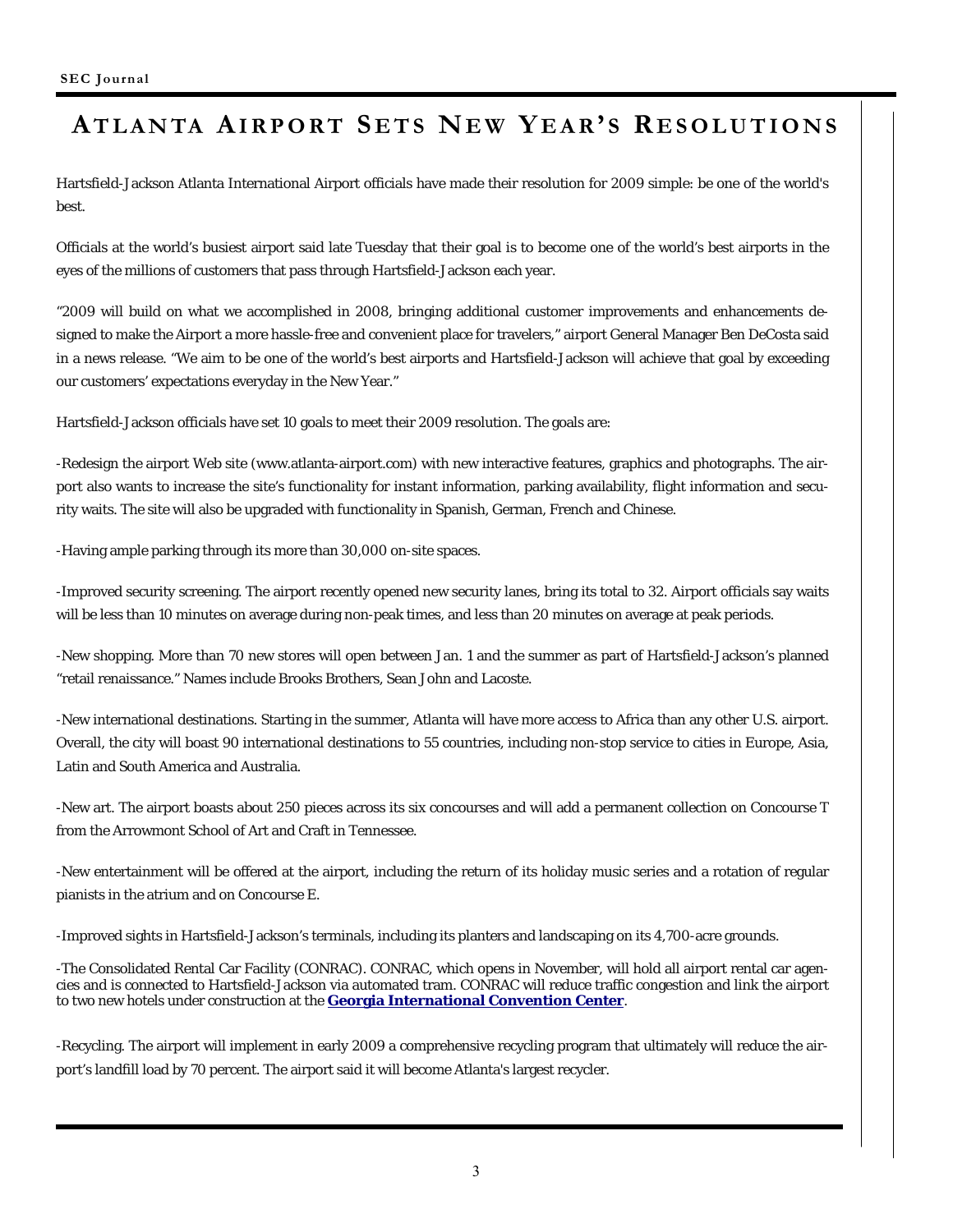### **Wal-Mart Pushes XNA**, continued from Page 1

able options, whether flying from Tulsa, Fort Smith or another location. It might mean we travel less.

"Expense control is on everyone's mind right now - every business," Fogleman said. "Wal-Mart has a good relationship with XNA and its airlines, but if there's an opportunity to save money, we're going to take it. Those savings are eventually passed on to our customers."

Without the demand for air travel created by Wal-Mart Stores Inc. and its web of vendors, odds are XNA wouldn't exist. So, depending on how often Wal-Mart exercises its option to fly out of Tulsa instead of out of XNA, the Highfill-based facility, which celebrated its 10th anniversary last month, could feel a significant sting, especially following a harsh November in which XNA saw ridership drop 17 percent over November 2007.

"We understand completely the decision Wal-Mart had to make," VanLaningham said. "All over northwest Arkansas, businesses are having to make these kinds of decisions.

"We've been encouraging our airlines to bring their prices to a more competitive level," VanLaningham said. "I'd love to see that happen, but as administrators of the airport, we don't have that power. I like to refer to airport administration as the owners of the mall. We provide the facility. The airlines are like the stores. They set their prices."

The Daily Record recently punched in a few itinerary options to see how XNA fares compared to those being offered at Tulsa International Airport. For a flight leaving XNA for O'Hare International in Chicago the morning of Dec. 26 and returning that same evening, fares began at an eye-opening \$1,450. Situated in the middle of the holiday season, higher fares are to be expected, but the same flight itinerary out of Tulsa carried a price tag of \$433.50 to \$773.50.

For a flight leaving XNA for O'Hare International on Friday, Jan. 9, and returning on Monday, Jan. 12, the best price available through the travelplanning link on the XNA Web site was \$396 on American Eagle, which included a connection in St. Louis. There were also options offered with a connection in Charlotte, N.C., for \$699. From Tulsa, the majority of options were direct flights ranging from \$307.50 to \$379.50.

For a flight leaving XNA the morning of Monday, Jan. 19, to O'Hare International and returning Thursday, Jan. 22, options ranged from \$396 to \$886, the majority of which included one connection along the way. The cheapest direct flight was \$655. Meanwhile, Tulsa offered the same flight with or without connections on a host of airlines from \$307.50 to \$319.50.

There were several flights to destinations other than Dallas and Chicago where XNA and Tulsa's fares were comparable. But there appeared to be little rhyme or reason between the two when it came to Dallas and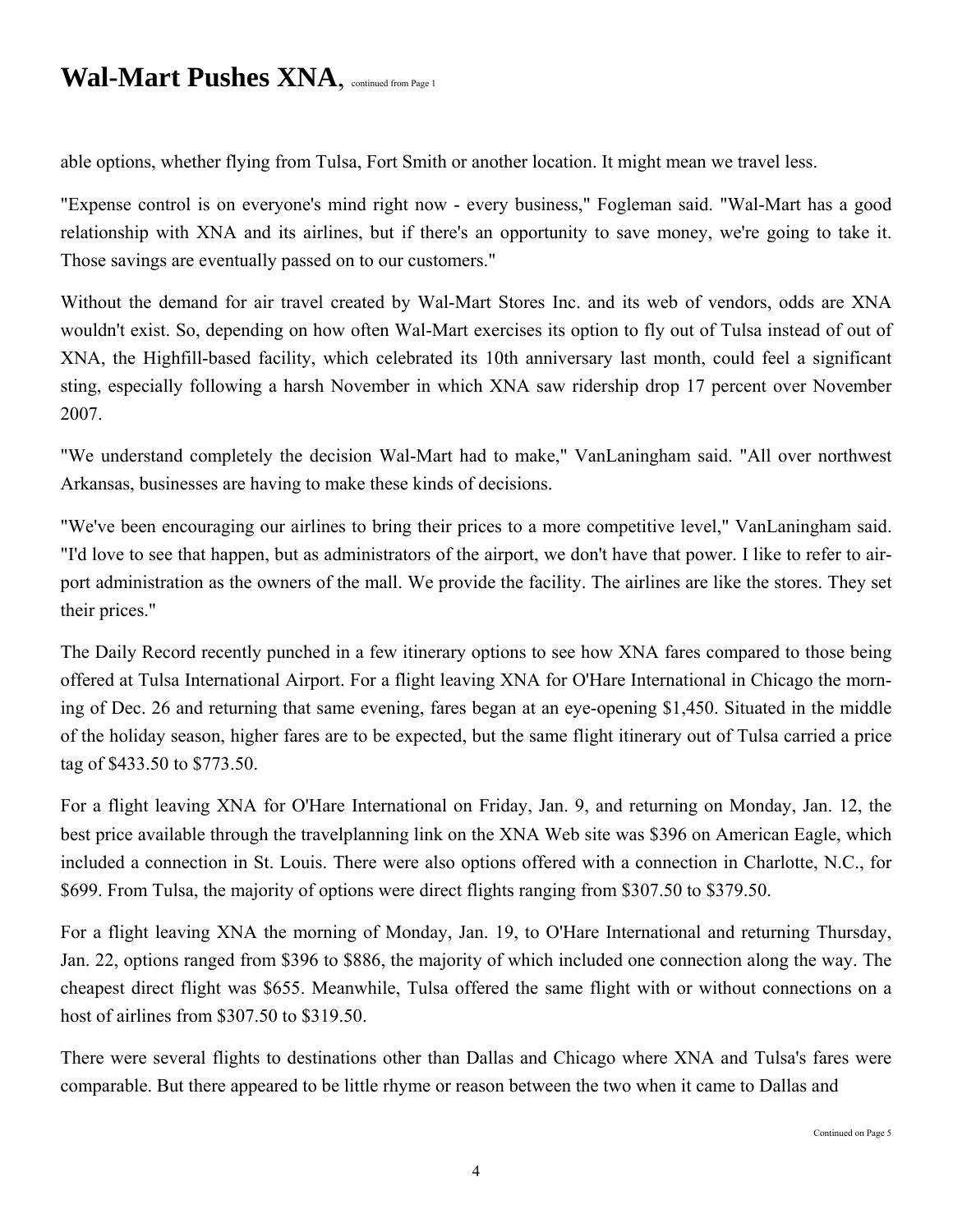# Wal-Mart Pushes XNA, continued from Page 4

Chicago, which are not only popular destinations from this area, but serve as major points of connection to additional destinations.

Andrea Huguely, spokeswoman for American Eagle, XNA's largest carrier, said there are a number of factors that play into fares at various airports, including destination, size of aircraft and landing fees charged by airports. "Fares are very complicated," she said. "You can find one price one minute, and it can be different the next. There's no simple, uncomplicated answer to how it works."

Huguely said American Eagle does not want customers from northwest Arkansas to have to drive to Tulsa, an airport the airline also serves, for flights. But sometimes, fares are simply going to be higher to some destinations.

"XNA has a lot of convenience factors," Huguely said. "Parking is close, you don't have to drive 90 minutes or more to Tulsa, especially during the winter months. For the size market it is, XNA has a lot more service than what's typical. And we do listen to our customers. We are constantly studying every market we're in."

Huguely said American Eagle and representatives from its parent company, American Airlines, meet with Wal -Mart representatives regularly. She said American Eagle has corporate rates for Wal-Mart and other corporations based in the areas the airline serves.

Wal-Mart's looking more seriously at flights out of Tulsa could have a significant impact on XNA. While the degree of that impact is unknown at this time, VanLaningham and XNA administrators figure to be watching closely. Wilson and several other travelers interviewed for this story hope XNA's six airlines are keeping tabs as well.

"I hope it drives prices down for all of us - even those who aren't traveling on business," Wilson said.

### **Bristol, VA Seeks Financial Protection From Airport**

BRISTOL, Va. – With plans to form an independent governing authority at Tri-Cities Regional Airport grounded by uncertainty, city leaders plan to seek another source of financial protection.

Bristol, Va., is one of six local governments sharing ownership of the Blountville, Tenn.-based airport, but the only one not covered by Tennessee's tort liability insurance. In the event of a judgment in a catastrophic accident or other lawsuit, the city could be found liable for an unlimited amount of money. State insurance caps damages for Tennessee-based governments at \$450,000.

An airport authority, in addition to overseeing operations, would insulate all owners from such claims.

Bristol, Va., city leaders met with airport officials numerous times this year and have studied the concept. "We plan to try and work with the state of Tennessee, after the first of the year, to try to get this resolved," Bristol, Va., Mayor Jim Rector said. "We've talked with our lawmakers and now we need to try to get some direction from Tennessee."

Virginia state Sen. William Wampler, R-Bristol, thinks an old agreement between former governors George Allen of Virginia and Don Sundquist of Tennessee should cover the city and extend state insurance coverage. "Gov. Allen and Gov. Sundquist met one day at Acme Hot Dog in Bristol, Tenn., and jointly agreed each state would help either city, in the event of a problem. I believe some-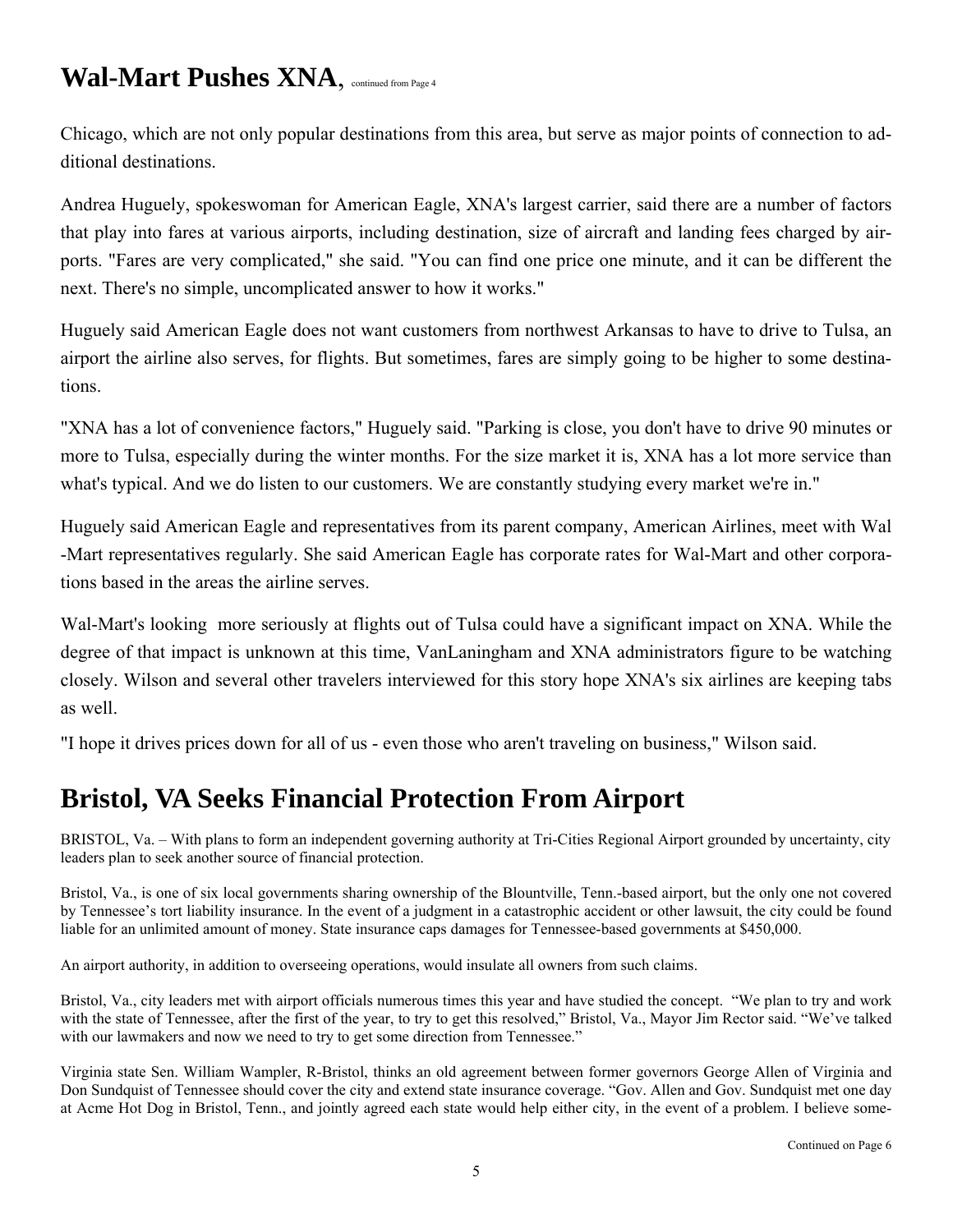## Bristol, VA Seeks Financial Protection, continued from Page 5

thing like this would be covered by that agreement," Wampler said.

City anxieties rose late in November, after the Sullivan County Commission voted to withdraw its support for the authority concept. Airport officials have said the plan wouldn't proceed without unanimous support from the owners. In addition to Bristol, Va., and Sullivan County, Tenn., the owners are Bristol, Tenn., Johnson City, Kingsport and Washington County, Tenn.

In the wake of Sullivan's vote, airport leaders plan to re-examine the authority issue, airport Director Patrick Wilson said. "The airport executive committee has previously been studying this. They plan to meet after the first of the year, to pick the issue up and see what the next step might be," Wilson said.

Rector, who also serves on the committee and the full Airport Commission, predicted its future was uncertain.

"After Sullivan County took their position, we'll probably revisit the issue. With the economy like it is, there may be more pressing issues the airport needs to work on than the authority."

Asked about how the Sullivan vote could impact the authority plan, Wilson said that will be up to the committee, which isn't expected to proceed without the support of every owner.

"I don't think they're [Sullivan] opposed, they just withdrew their previous support," Wilson said.

Sullivan County Mayor Steve Godsey agreed, saying commissioners want to revisit the issue.

"Since nothing was being done, the commission didn't want that [2003] vote out there, that we were the only ones supporting it," Godsey said. "I think, overall, the commission will go along with the authority – once it's looked at. I don't read a whole lot into that vote." Godsey said the primary reason for establishing the authority is to expedite the approval of federal and state transportation grants, and he is ready to propose an alternative. "Each owner could pass a resolution at the beginning of each year, authorizing the Airport Commission to accept grants on our behalf," Godsey said. "Everybody would have to pass it at the beginning of each year. But that doesn't address the issue of liability."

Godsey, a former state representative, said he isn't sure if the gubernatorial agreement would be enough to cover Bristol, Va., in the event of a lawsuit.

Rector said an accident, or other catastrophic event, isn't the city's only worry. "Without the authority, each owner is responsible for their share of the airport's debt," Rector said. "The bonds are issued in the name of Sullivan County, but each owner agrees to guarantee its [percentage] share. That means, if the airport defaulted for whatever reason, Bristol, Va., would be responsible for 10 percent."

The airport currently has almost \$8 million in bond debt, Wilson said.

"Our business model says that when funds come into the airport, they first go to pay those debts," Wilson said. "Any other funds go into airport accounts. If for some reason all those were depleted, it would fall back to the six county and city owners to back that debt. It's been that way since the airport was established."

### **Register Now For the 2009 AAAE/SEC-AAAE Finance and Administration Conference February 22-25, 2009**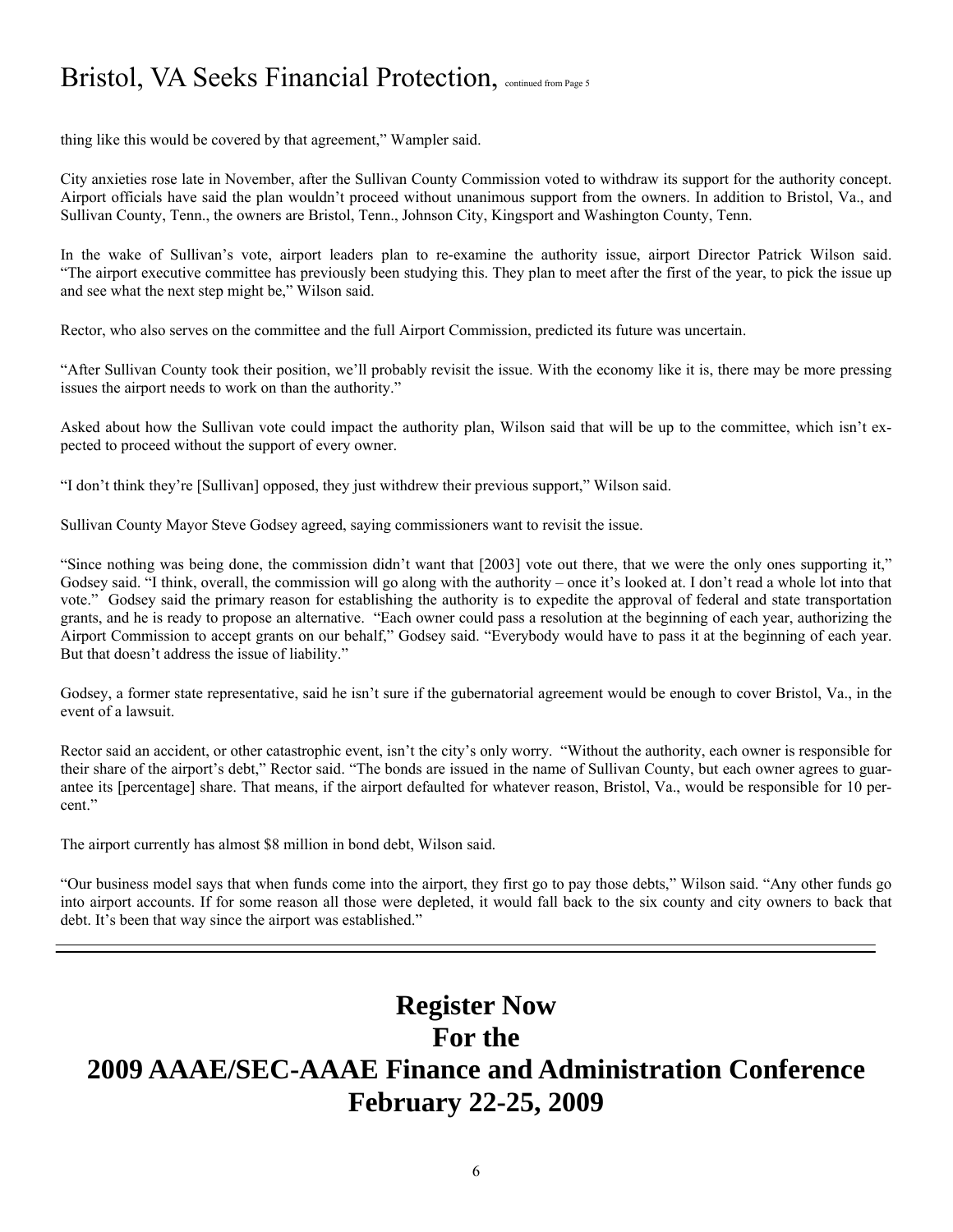#### Gobb Resigns from Lexington, KY, continued from Page 2

Unfortunately, a hasty departure usually means there is more to the story.

The Blue Grass Airport board will cancel credit cards for the airport's top officials in light of widespread concern about excessive and inappropriate spending, including the revelation that three airport employees charged \$4,500 at a Texas strip club to one of the cards.

Bernard Lovely, the board's chairman, said Monday the cards would be canceled. He and airport attorney Thomas Halbleib discussed some of their findings in an ongoing inquiry into what they described as an entrenched "culture" that has allowed suspicious spending practices to flourish.

Last week, Michael Gobb, the airport's executive director, resigned because of questions about his expenses.

Gobb was one of the three at the strip club outing, which occurred in 2003, Lovely confirmed. He would not disclose who the other employees were, citing a continuing internal investigation.

The new disclosures also have prompted Lexington Vice Mayor Jim Gray to call for city leaders to take a stand on the "broadening scandal" when the Urban County Council holds its works session Tuesday.

Gray said they should ask Lovely to "step aside immediately." He also said that no new board members should be appointed and no out-of-state travel allowed until State Auditor Crit Luallen completes an audit of airport finances.

"If criminal actions have occurred, those involved must be punished," Gray said. "If those charged with oversight have failed in their responsibilities, they should be removed."

He said it was inappropriate for Lovely to be involved in day-to-day management of the airport when his oversight is being questioned.

Lovely, who is scheduled to step aside next week as board chairman, said the strip-club incident predates his tenure as chairman "and more importantly, I'm the one that uncovered it."

He said he'll serve the remaining year and a half of his term on the board. The board members are likely to nominate their treasurer, J. Robert Owens, president of Risk Placement Services of Lexington, as the next chairman, Lovely said.

Lovely said "no determination has been made" about whether the airport will press charges or forward information about the expenses to law enforcement agencies.

Lovely, who as airport board chairman is charged with overseeing Gobb's expenses, said Gobb may have hidden some spending from him by having subordinates purchase items for him on their airport credit cards.

It was Gobb's responsibility to review those charges.

"This, of course, offered Mr. Gobb the opportunity to cause purchases to be made on the airport credit cards without any review," Lovely said in a statement.

Gobb was in Hawaii attending an airport executives' conference. Neither he nor his attorney could immediately be reached for comment.

Lovely said he has learned that Gobb might have purchased original artwork that is unaccounted for, DVDs, computer software and expensive lunches and dinners, which might not have been appropriate.

A new Herald-Leader review of the credit-card statements from the six other officials beyond Gobb who were assigned airport cards shows thousands of dollars' worth of other questionable purchases.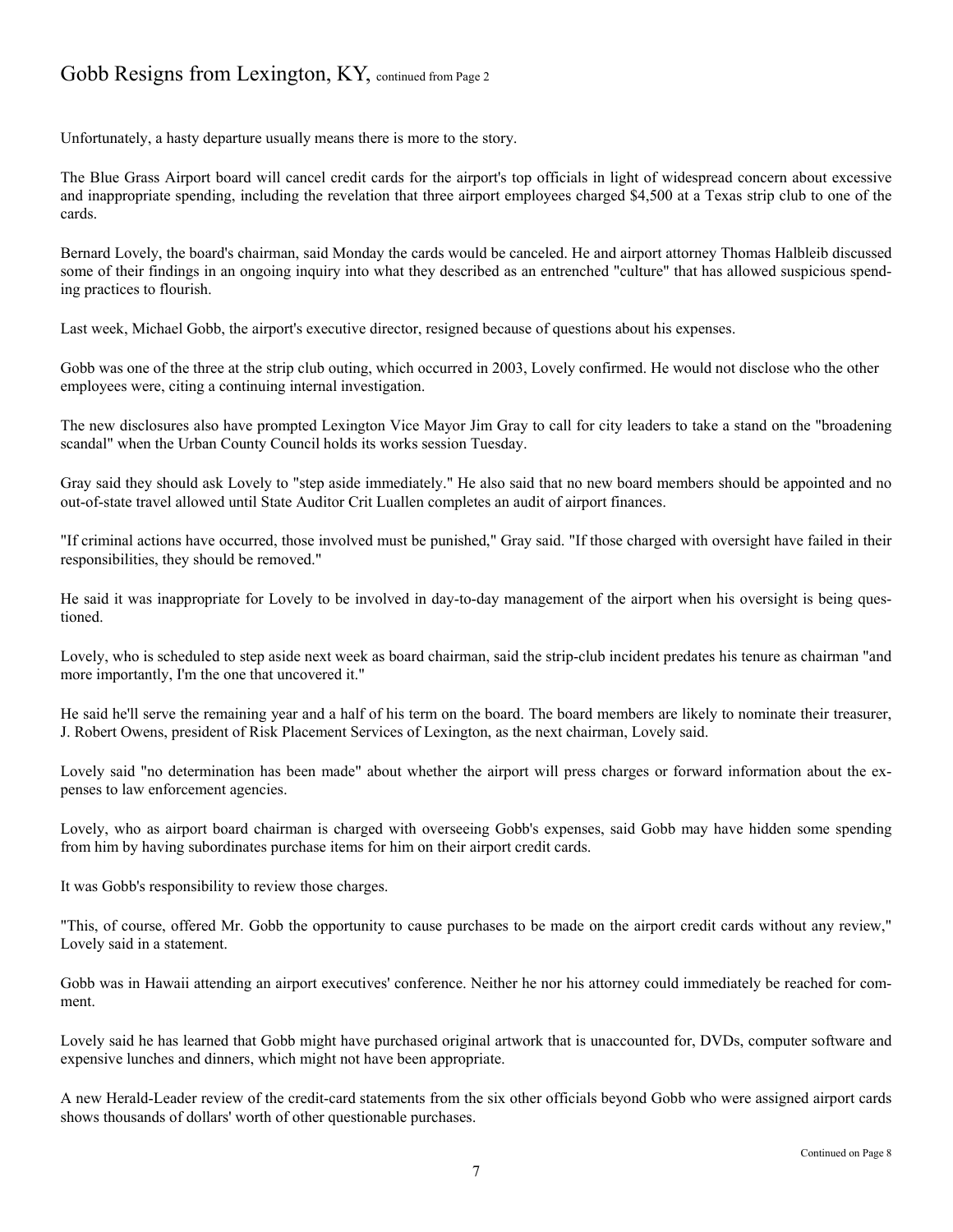#### Gobb resigns from Lexington, KY, continued from Page 7

Some charges, such as hundreds of dollars' worth of Nintendo Wii video games purchased last fall on another airport administrator's card, had Gobb's initials next to them or indications that Gobb had requested that the purchases be made.

Some specific instances discovered in the Herald-Leader's review of documents include:

■ \$2,688 charged for five Bose Wave Music Systems on Dec. 20, 2005, on the credit card assigned to airport administration manager Debbie Kelly. The notation next to the purchase said it was for a "special event."

Lovely said Gobb asked Kelly to make the purchases from the Sharperimage.com so he could give them as Christmas gifts to employees, "and I guess himself. ... It has not been denied."

■ \$663 charged on Kelly's card from Walmart.com on Nov. 9, 2007. Various Wii video games were purchased, including *Donkey Kong: Barrel Blast* and *Tiger Woods PGA Tour '08*. Gobb's initials "MAG" were listed next to the charge on the statement.

■ \$697 charged on the credit card of John Coon, director of operations, in March 2007 for four tickets to a Baltimore Orioles-Arizona Diamondbacks game.

■ \$389.26 for GPS mapping software of Italy, Greece and the Alps purchased in March 2008 and \$1,700 for a telephoto camera lens bought on the card of another airport director, John Rhodes.

In addition to those spending examples, Lovely and Halbleib are investigating whether airport employees used funds to purchase four shotguns for a shooting fund-raiser for the Boy Scouts of America. At least three of the shotguns are missing, Lovely said.

Lovely said it appeared that airport staffers were afraid to come forward about problems they saw.

He said he learned of the 2003 strip club excursion after a Dec. 17 airport board meeting when he was approached by an airport employee, whom he declined to name.

"The employee indicated and the third employee confirmed that the evening involved a trip to a strip club in Texas, that a tab of over \$4,500 was incurred, that the tab was put on a Blue Grass Airport credit card and that the airport was never reimbursed," Lovely said.

The charge was listed on the statement of one of the men's credit cards, with the justification that they were "entertaining American Airlines executives," said Lovely.

Halbleib said they think no American Airlines executives attended the strip club outing.

Lovely noted that he wasn't board chairman at the time.

Lovely said he confronted Gobb and his attorney about the strip club expenses last week and Gobb confirmed going to the strip club.

Gobb acknowledged that he did not tell the board of the events and that he had not reimbursed the airport, Lovely said. "This situation left me without confidence in Mr. Gobb's ability to lead and manage Blue Grass Airport," he said.

The airport is a public, non-profit corporation that uses a mix of public and private funds, which are overseen by a board appointed by Lexington's mayor.